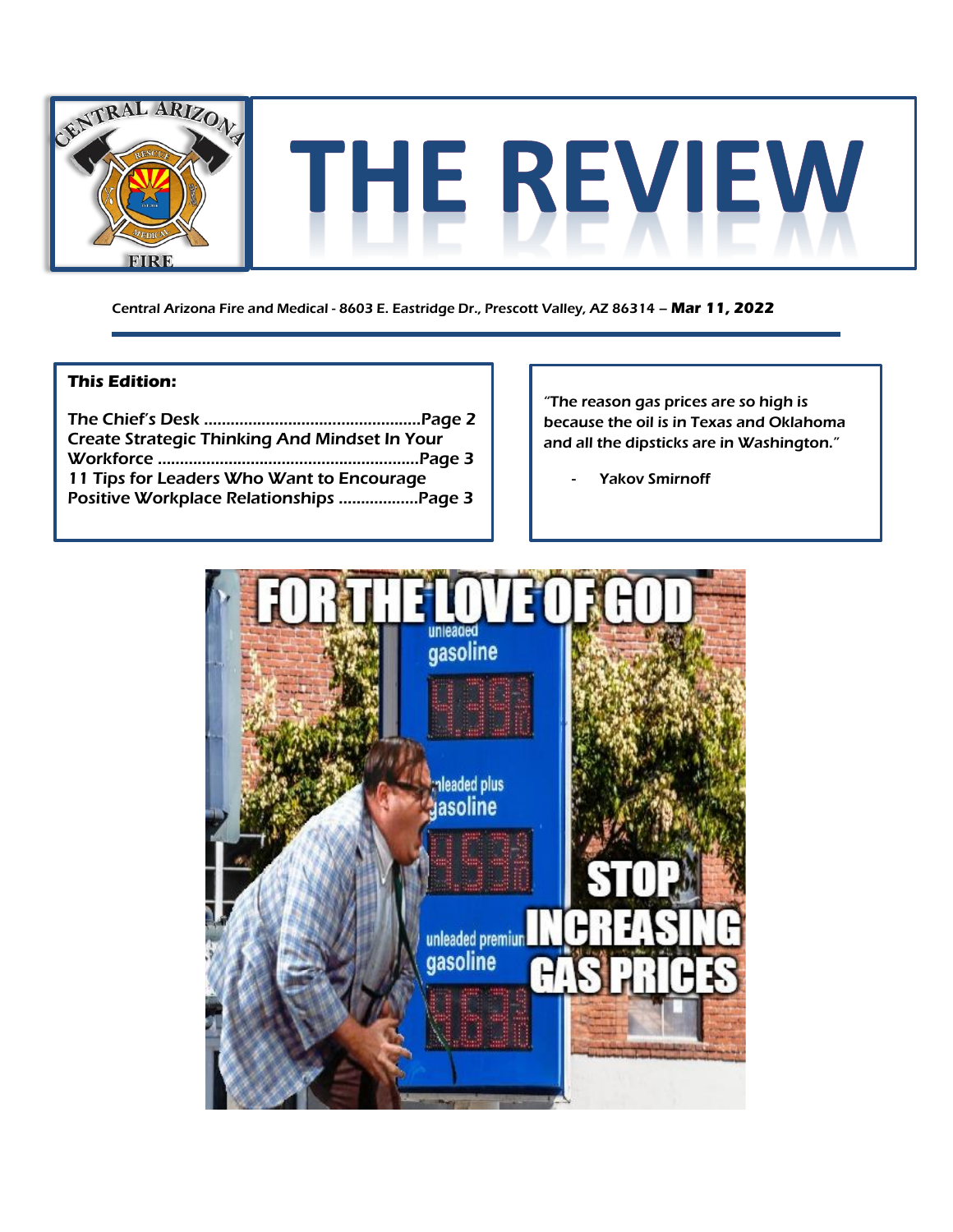## **The Chief's Desk**

Is carpooling a thing again? I mean, it feels like carpooling should be a thing… Didn't the Jetsons model the future with their flying cars? I thought for sure we would all be in the air by now. I can't remember if I ever saw George filling up at a flying car fuel station. That said, if it was an electric flying car, I do not recall any reference to their inability to properly recycle lithium ion battery systems. Better for the environment? Doubtful at best.

It is nice that the government has provided us some "recommendations" to improve our fuel economy. For example:

- 1. Slow down (In Phoenix? I'll get run over!)
- 2. Air up your tires (Pretty certain we knew that already)
- 3. Avoid starting and stopping (So, red lights and stop signs are now optional?)

I have a recommendation for the Federal Government – finish the Keystone pipeline and start producing more oil in our country again. Crazy, I know, but WTH!! The level of idiocy on display by some of our elected officials is beyond comprehension! Just one person's opinion.

Just when we thought it was safe to travel again, we get hit with the most ridiculous fuel prices in history. We had added \$85,000 to our fuel budget for next year, but now we have to reevaluate as it may not be enough.

Inflation, rising interest rates, supply chain issues, housing costs, etc. are killing our economy and our way of life. At least COVID is taking a back seat to all the other craziness. I have to at least write something positive.

In addition to all of the above, our workers' compensation rate for next fiscal year is increasing by 104%, which in dollars is somewhere in the neighborhood of \$564,711 plus an assessment estimated at \$375,730 for a total hit of \$940,441. COVID accounts for 35% of the total work comp increase. The municipal risk pool has a \$20 million-dollar annual infusion to help cover cancer claims. That money is from a TPT tax collection fee the state has been charging the municipal governments. It is not specifically for cancer as it can be used however is needed to sustain their pool. Those municipal agencies serviced by Fire Districts receive a credit for their TPT fee each year. In addition, the municipal and county governments have received millions of dollars in COVID relief monies, and the State has received billions.

The fire district risk pool receives no monies from the State, or from any other government entity. We simply have to eat the costs. As stated, the communities that fire districts serve receive an annual credit to ensure they are not covering expenses for other municipal governments; it would have been helpful if those dollars went to the fire district trust. In addition, we have received exactly zero COVID relief dollars. COVID sick time has cost our agency approximately \$587,207.40 to date. That does not include monies spent on other COVID-related expenses. **Cont. Page 4**

#### **Upcoming Events:**

Mar 14: Stakeholders meeting in Phoenix, Mar 15: AFCA Meeting, PRCC Meeting, Firefighter of the Year Elks Dinner Mar 16: Wage and Benefit, PVEDF Mar 17: St. Patrick's Day

## **Board Meetings:**

Mar 28: Administration CAFMA – 1700-1830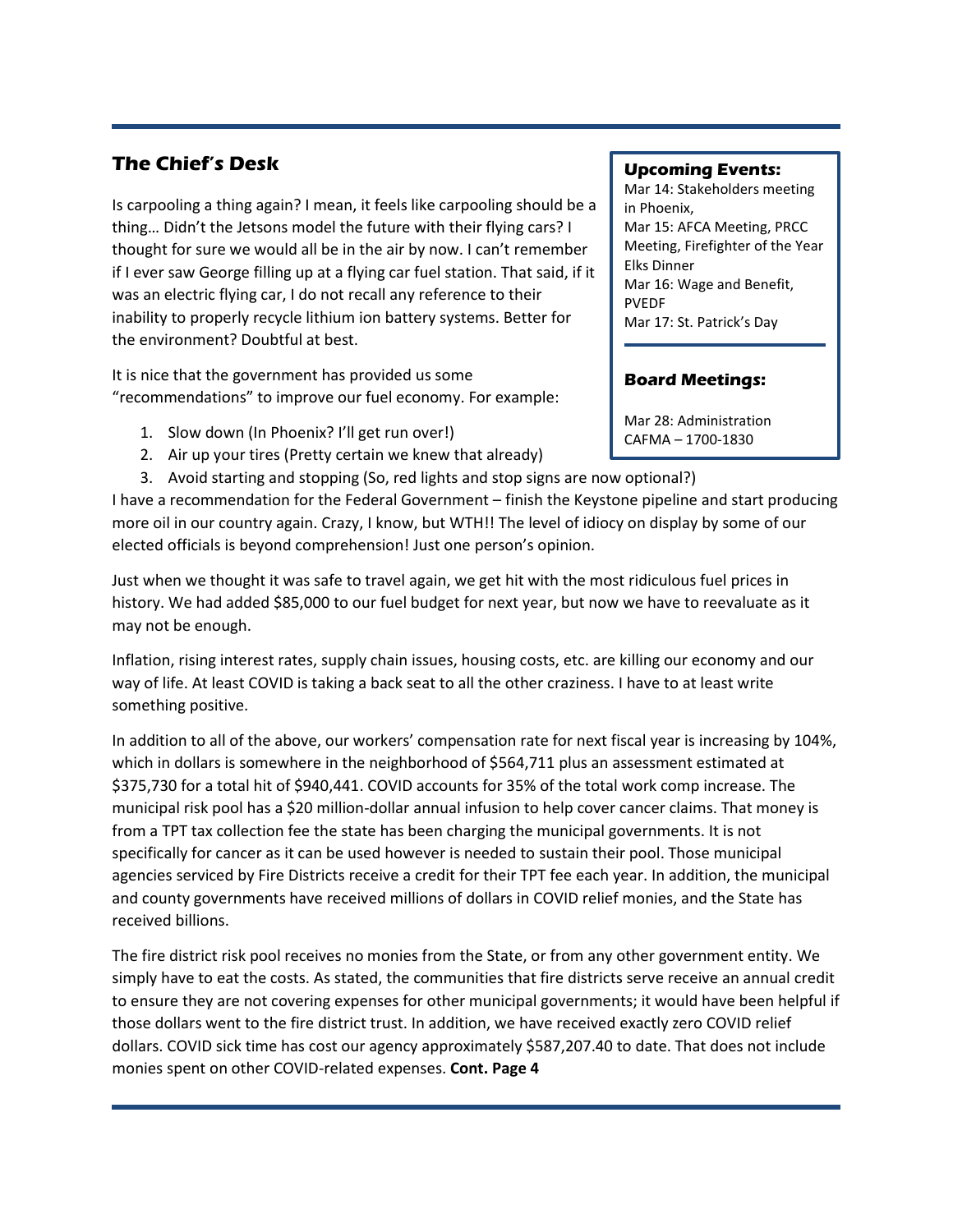# **Create Strategic Thinking And Mindset In Your Workforce**

**By: Bill Hall** 

Hiring managers often outdo themselves and get employees with market-leading skills. Other times, they go for the individuals with the best talents and prospects who will contribute to making a highly formidable workforce in the future. Once a highly efficient workforce is formed in your corporation, it needs guidance from seasoned leadership teams to ensure smooth operations, efficiency and timely attainment of the set corporate goals. Your workforce is the power behind the corporation's overall performance, productivity, resilience and adaptability. It should be flexible and willing to accept new corporate strategies and develop a strategic mindset. These traits will play a central role in strategy implementation and acceleration, which are critical for a corporation's growth and battling business challenges.

#### **Strategic Thinking**

So what is strategic thinking? What is a strategic mindset? Harvard Business School, in its Disruptive Strategy issue, introduces strategic thinking as the ability to critically think through complex business problems, align your thoughts with corporate goals and plan toward the future. It dwells on formulating business objectives and outmaneuvering corporate setbacks and current prevailing challenges.

Strategic thinking calls for exquisite problem-solving and decision-making skills obtained through experience or corporate training. These skills empower employees and equip them with additional skills that differentiate them from the rest. They become high-value assets to the company, as they possess other strategic thinking skills, which greatly help the corporation. These additional strategic thinking skills include:

## [Forbes.com](https://www.forbes.com/sites/forbescoachescouncil/2022/02/24/create-strategic-thinking-and-mindset-in-your-workforce/?sh=6ebc2a7561e2)

# **11 Tips for Leaders Who Want to Encourage Positive Workplace Relationships**

**By: Newsweek Expert Panel**

For most people, work takes up the majority of their waking hours. Whether you're working a 9-to-5 or running your own business, your professional life can sometimes blend in with your personal one, especially when it comes to friendships in the workplace.

While it's normal and natural for colleagues to form strong bonds, it's important for leaders to encourage their staff members to forge appropriate and productive connections. Otherwise, they may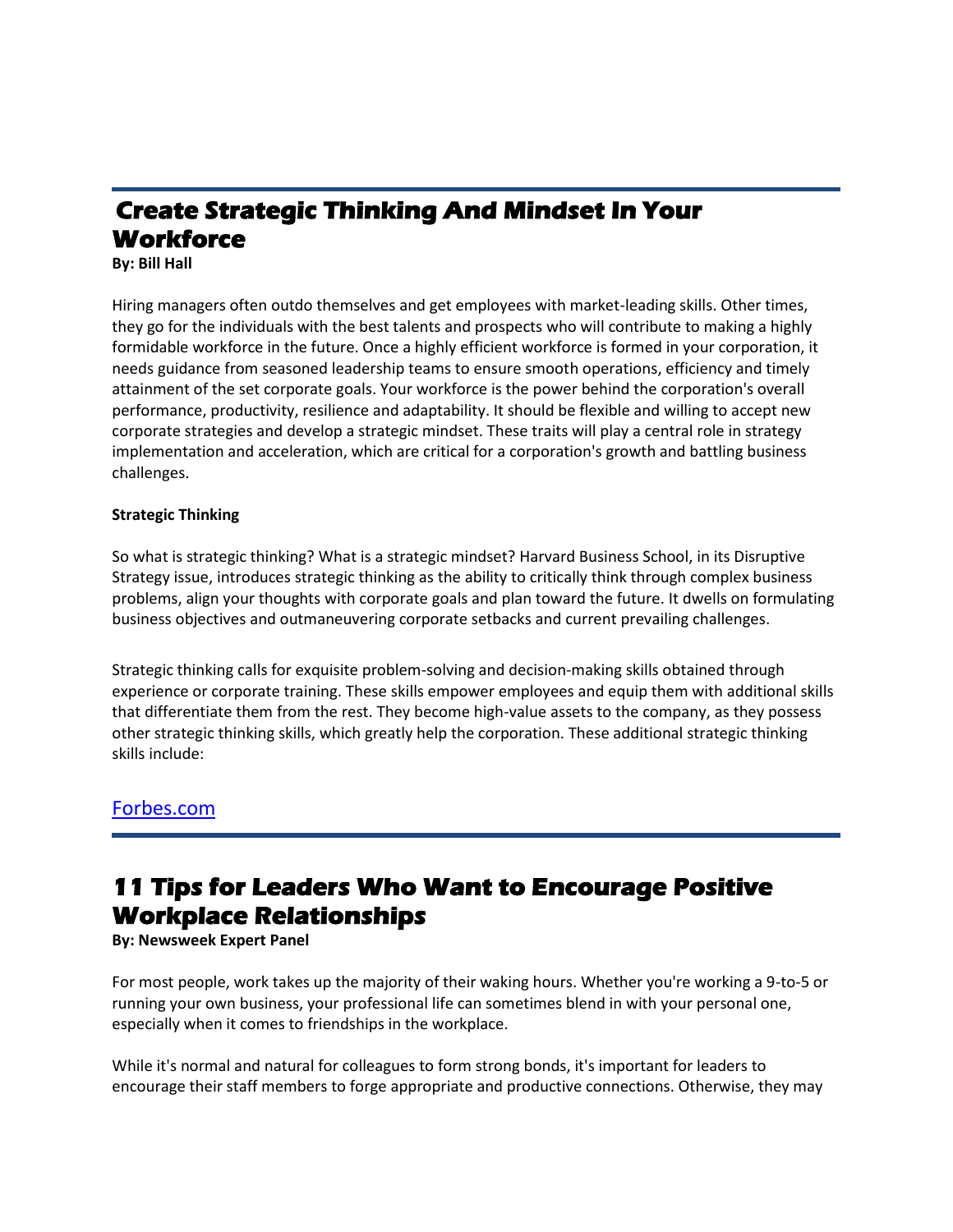let close personal relationships with their coworkers cloud their judgment or cause them to play favorites when it comes to working with the rest of the team.

Below, 11 members of Newsweek Expert Forum offered their best tips for leaders who want to encourage meaningful but appropriate relationships among their employees.

#### **1. Communicate Forward Feedback**

Team well-being and whole-person leadership are critical to support and elevate engagement. However, with emotional connection comes blurred lines. Have courageous conversations and set clear expectations, communicating forward feedback to reinforce healthy boundaries.

#### **2. Meet With Colleagues Consistently**

You must be authentic in your interactions. Take the time to learn about and connect with them personally. Give more than you receive by assisting where you can, and it is possible to do so. It is incredible what can happen personally and professionally if you focus on others.

## [Newsweek.com](https://www.newsweek.com/11-tips-leaders-who-want-encourage-positive-workplace-relationships-1681943)

## **Chief's Desk Continued**

I was at the Capitol on Wednesday this week and was told there may be some movement regarding the State providing some relief funds to fire districts; however, I don't know how much, or when that might take place. We are trying to get funds deposited directly into our workers' comp trust to help cover some of our expenses. That would definitely help avoid the additional assessment of approximately \$375,730. If the state contributes COVID monies, it would definitely off-set or cancel the assessment. That said, we still have the 104% premium increase we have to absorb.

Thankfully, the Board approved the use of Certificates of Participation (COPs) to refinance our PSPRS debt. That held our increase this year to 3%. In real dollars, that is still an increase of around \$882,766. Without the COPs our rate would have increased nearly 5.44%, or \$1,559,359. It will still be a few years before we level off, but at least the increases are a bit more sustainable.

In a race to see who can pay the most to PRCC, I'm happy to report that we shot from fourth place to second in one year! And, we may actually move into the number one spot in the 23/24 fiscal year. I mean, we do strive to be number one. The rates are based on call volume. Our 2021 call volume increases mean our bill for PRCC went up by \$167,000. If you've paid any attention to our call numbers the first two months of this year, you already know that we are not slowing down.

So far, this edition has not contained a lot of positive information, just some less-than-pleasant facts. Allow me to shift gears and update you all on some ambulance stuff.

On Tuesday this week I spoke at the Republican Women of Prescott (RWOP) luncheon in front of a crowd estimated at 450. They asked me to speak to them about the ambulance crisis in our community. The presentation was very well received, and there was a lot of conversation that continued in the